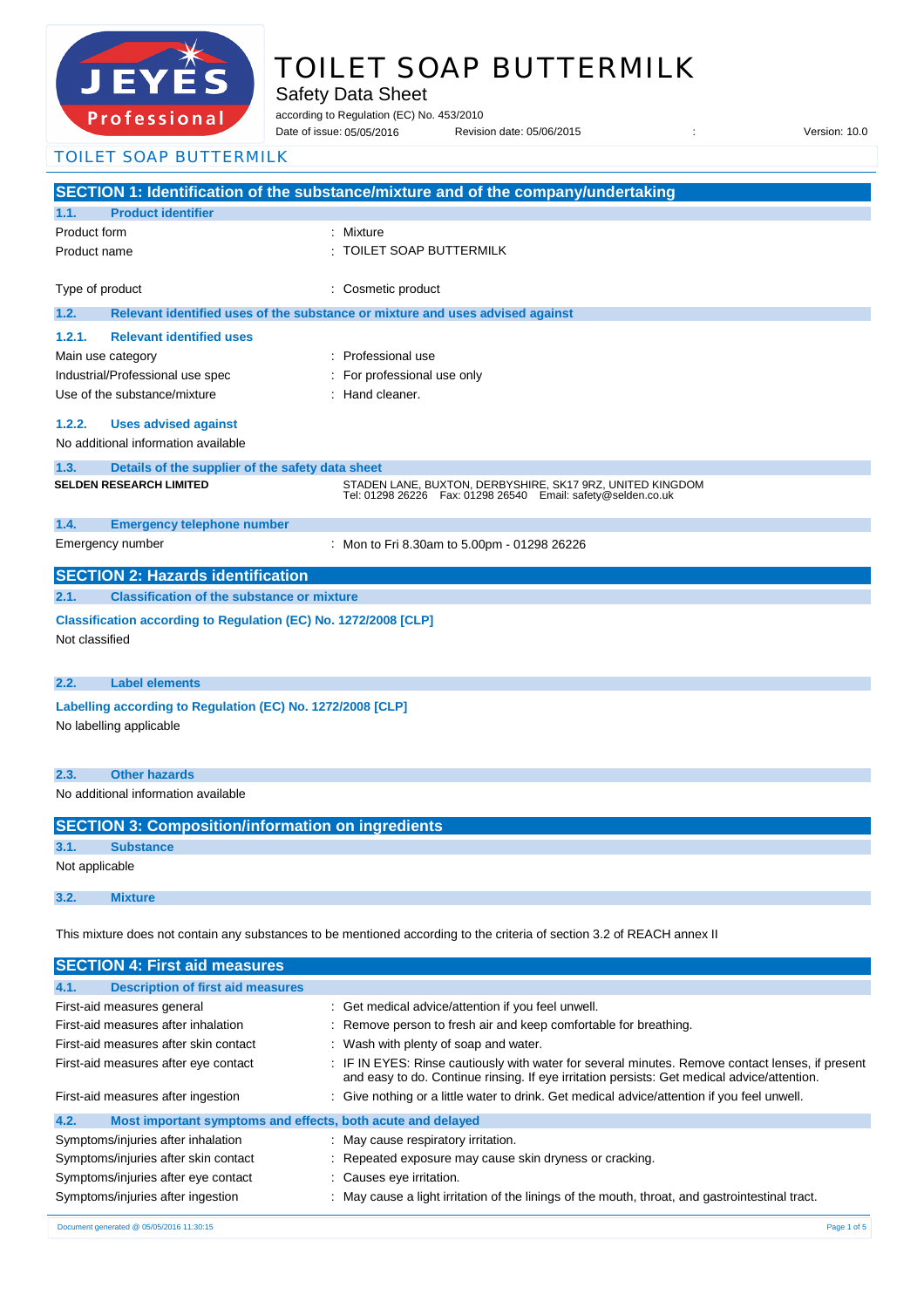# Safety Data Sheet

 $P = 24$ <br> $(EC)$  No. 453/2010

| according to Regulation (EC) No. 453/2010                            |                                                                                                                                   |  |  |  |
|----------------------------------------------------------------------|-----------------------------------------------------------------------------------------------------------------------------------|--|--|--|
| 4.3.                                                                 | Indication of any immediate medical attention and special treatment needed                                                        |  |  |  |
| Treat symptomatically.                                               |                                                                                                                                   |  |  |  |
| <b>SECTION 5: Firefighting measures</b>                              |                                                                                                                                   |  |  |  |
| <b>Extinguishing media</b><br>5.1.                                   |                                                                                                                                   |  |  |  |
| Suitable extinguishing media                                         | : Carbon dioxide. Dry powder. Foam.                                                                                               |  |  |  |
|                                                                      |                                                                                                                                   |  |  |  |
| 5.2.<br>Special hazards arising from the substance or mixture        |                                                                                                                                   |  |  |  |
| No additional information available                                  |                                                                                                                                   |  |  |  |
| 5.3.<br><b>Advice for firefighters</b>                               |                                                                                                                                   |  |  |  |
| No additional information available                                  |                                                                                                                                   |  |  |  |
| <b>SECTION 6: Accidental release measures</b>                        |                                                                                                                                   |  |  |  |
| 6.1.                                                                 | Personal precautions, protective equipment and emergency procedures                                                               |  |  |  |
| 6.1.1.<br>For non-emergency personnel                                |                                                                                                                                   |  |  |  |
| <b>Emergency procedures</b>                                          | : Evacuate unnecessary personnel.                                                                                                 |  |  |  |
| 6.1.2.                                                               |                                                                                                                                   |  |  |  |
| For emergency responders                                             |                                                                                                                                   |  |  |  |
| Protective equipment                                                 | : Use personal protective equipment as required.                                                                                  |  |  |  |
| 6.2.<br><b>Environmental precautions</b>                             |                                                                                                                                   |  |  |  |
| Avoid release to the environment.                                    |                                                                                                                                   |  |  |  |
| 6.3.<br>Methods and material for containment and cleaning up         |                                                                                                                                   |  |  |  |
| For containment                                                      | : Collect spillage.                                                                                                               |  |  |  |
| Methods for cleaning up                                              | : Soak up spills with inert solids, such as clay or diatomaceous earth as soon as possible.                                       |  |  |  |
| 6.4.<br><b>Reference to other sections</b>                           |                                                                                                                                   |  |  |  |
|                                                                      | For further information refer to section 8: "Exposure controls/personal protection". For further information refer to section 13. |  |  |  |
| <b>SECTION 7: Handling and storage</b>                               |                                                                                                                                   |  |  |  |
| <b>Precautions for safe handling</b><br>7.1.                         |                                                                                                                                   |  |  |  |
| Precautions for safe handling                                        | : Avoid contact with eyes.                                                                                                        |  |  |  |
| Hygiene measures                                                     | : Do not eat, drink or smoke when using this product.                                                                             |  |  |  |
| 7.2.<br>Conditions for safe storage, including any incompatibilities |                                                                                                                                   |  |  |  |
| Technical measures                                                   | : Does not require any specific or particular technical measures.                                                                 |  |  |  |
| Storage conditions                                                   | Keep container closed when not in use.                                                                                            |  |  |  |
| Incompatible products                                                | Oxidizing agent. Strong acids. Strong bases.                                                                                      |  |  |  |
| Special rules on packaging                                           | Keep only in original container.                                                                                                  |  |  |  |
| <b>Specific end use(s)</b><br>7.3.                                   |                                                                                                                                   |  |  |  |
| No additional information available                                  |                                                                                                                                   |  |  |  |
|                                                                      |                                                                                                                                   |  |  |  |
| <b>SECTION 8: Exposure controls/personal protection</b>              |                                                                                                                                   |  |  |  |
| 8.1.<br><b>Control parameters</b>                                    |                                                                                                                                   |  |  |  |
| No additional information available                                  |                                                                                                                                   |  |  |  |
|                                                                      |                                                                                                                                   |  |  |  |
| 8.2.<br><b>Exposure controls</b>                                     |                                                                                                                                   |  |  |  |
| No additional information available                                  |                                                                                                                                   |  |  |  |
| <b>SECTION 9: Physical and chemical properties</b>                   |                                                                                                                                   |  |  |  |
| 9.1.<br>Information on basic physical and chemical properties        |                                                                                                                                   |  |  |  |
| Physical state                                                       | : Solid                                                                                                                           |  |  |  |
| Appearance                                                           | White solid.                                                                                                                      |  |  |  |
| Colour                                                               | white.                                                                                                                            |  |  |  |
| Odour                                                                | characteristic.                                                                                                                   |  |  |  |
| Odour threshold                                                      | No data available                                                                                                                 |  |  |  |
| рH                                                                   | No data available                                                                                                                 |  |  |  |
| Relative evaporation rate (butylacetate=1)                           | No data available                                                                                                                 |  |  |  |
| Melting point                                                        | No data available                                                                                                                 |  |  |  |
| Freezing point                                                       | No data available                                                                                                                 |  |  |  |
| Boiling point                                                        | No data available                                                                                                                 |  |  |  |
| Flash point                                                          | No data available                                                                                                                 |  |  |  |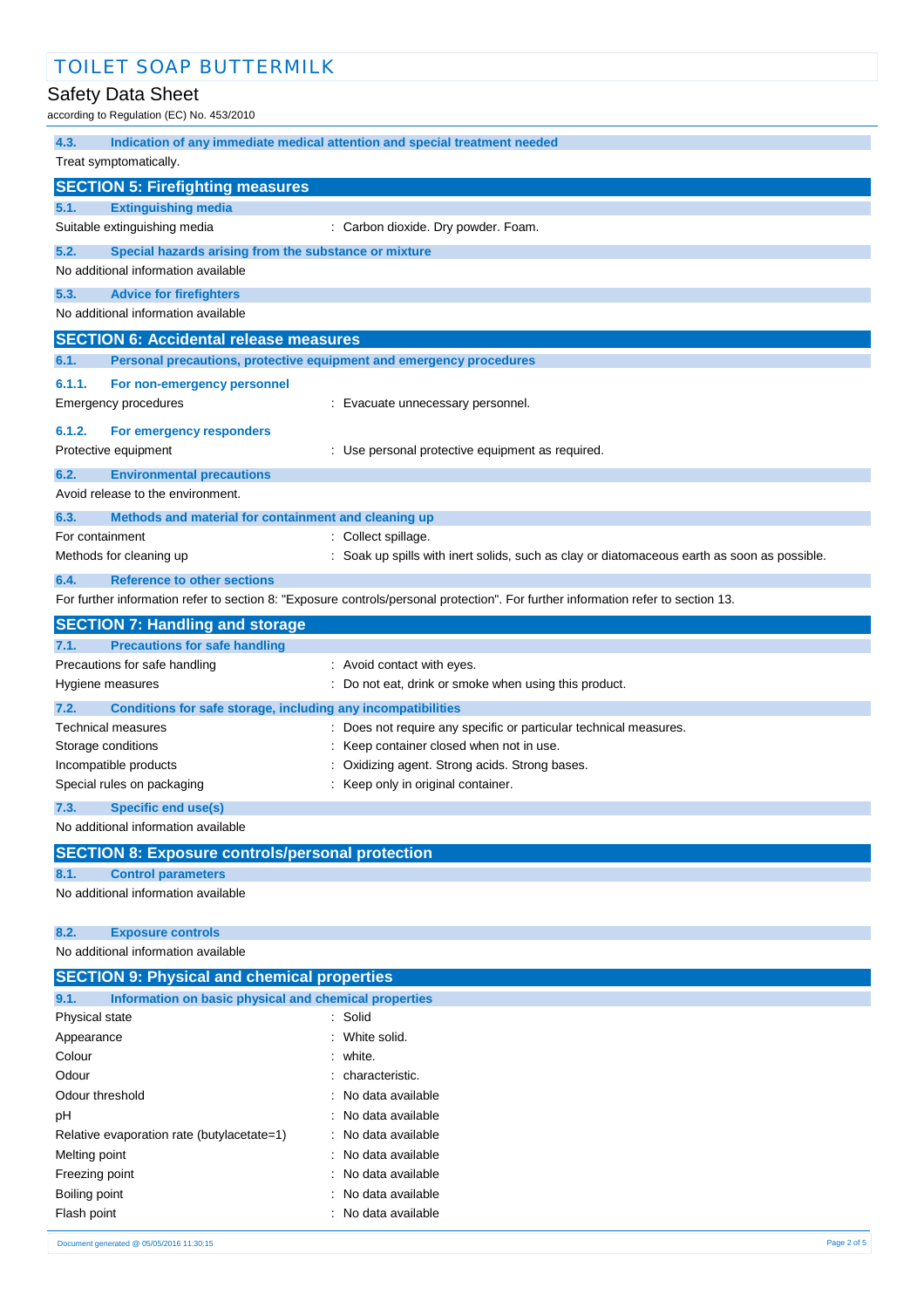### Safety Data Sheet

according to Regulation (EC) No. 453/2010

| Auto-ignition temperature        | : No data available   |
|----------------------------------|-----------------------|
| Decomposition temperature        | : No data available   |
| Flammability (solid, gas)        | :   No data available |
| Vapour pressure                  | : No data available   |
| Relative vapour density at 20 °C | : No data available   |
| Relative density                 | : 0.93                |
| Solubility                       | : No data available   |
| Log Pow                          | : No data available   |
| Viscosity, kinematic             | : No data available   |
| Viscosity, dynamic               | : No data available   |
| Explosive properties             | : No data available   |
| Oxidising properties             | : No data available   |
| Explosive limits                 | : No data available   |

#### **9.2. Other information** No additional information available

|                                     | <b>SECTION 10: Stability and reactivity</b> |
|-------------------------------------|---------------------------------------------|
|                                     |                                             |
| 10.1.                               | <b>Reactivity</b>                           |
|                                     | No additional information available         |
| 10.2.                               | <b>Chemical stability</b>                   |
| Stable under normal conditions.     |                                             |
| 10.3.                               | <b>Possibility of hazardous reactions</b>   |
|                                     | No additional information available         |
| 10.4.                               | <b>Conditions to avoid</b>                  |
| No additional information available |                                             |
| 10.5.                               | <b>Incompatible materials</b>               |
| No additional information available |                                             |
| 10.6.                               | <b>Hazardous decomposition products</b>     |
|                                     | No additional information available         |

# **SECTION 11: Toxicological information 11.1. Information on toxicological effects**

| Acute toxicity                                        | : Not classified            |
|-------------------------------------------------------|-----------------------------|
| Skin corrosion/irritation                             | : Not classified            |
| Serious eye damage/irritation                         | $\therefore$ Not classified |
| Respiratory or skin sensitisation                     | $\therefore$ Not classified |
| Germ cell mutagenicity                                | $\therefore$ Not classified |
| Carcinogenicity                                       | : Not classified            |
| Reproductive toxicity                                 | $\therefore$ Not classified |
| Specific target organ toxicity (single exposure)      | : Not classified            |
| Specific target organ toxicity (repeated<br>exposure) | $\therefore$ Not classified |
| Aspiration hazard                                     | $\therefore$ Not classified |

| <b>SECTION 12: Ecological information</b> |                                      |  |
|-------------------------------------------|--------------------------------------|--|
| 12.1.                                     | <b>Toxicity</b>                      |  |
|                                           | No additional information available  |  |
| 12.2.                                     | <b>Persistence and degradability</b> |  |
|                                           | No additional information available  |  |
| 12.3.                                     | <b>Bioaccumulative potential</b>     |  |
| No additional information available       |                                      |  |
| 12.4.                                     | <b>Mobility in soil</b>              |  |
|                                           | No additional information available  |  |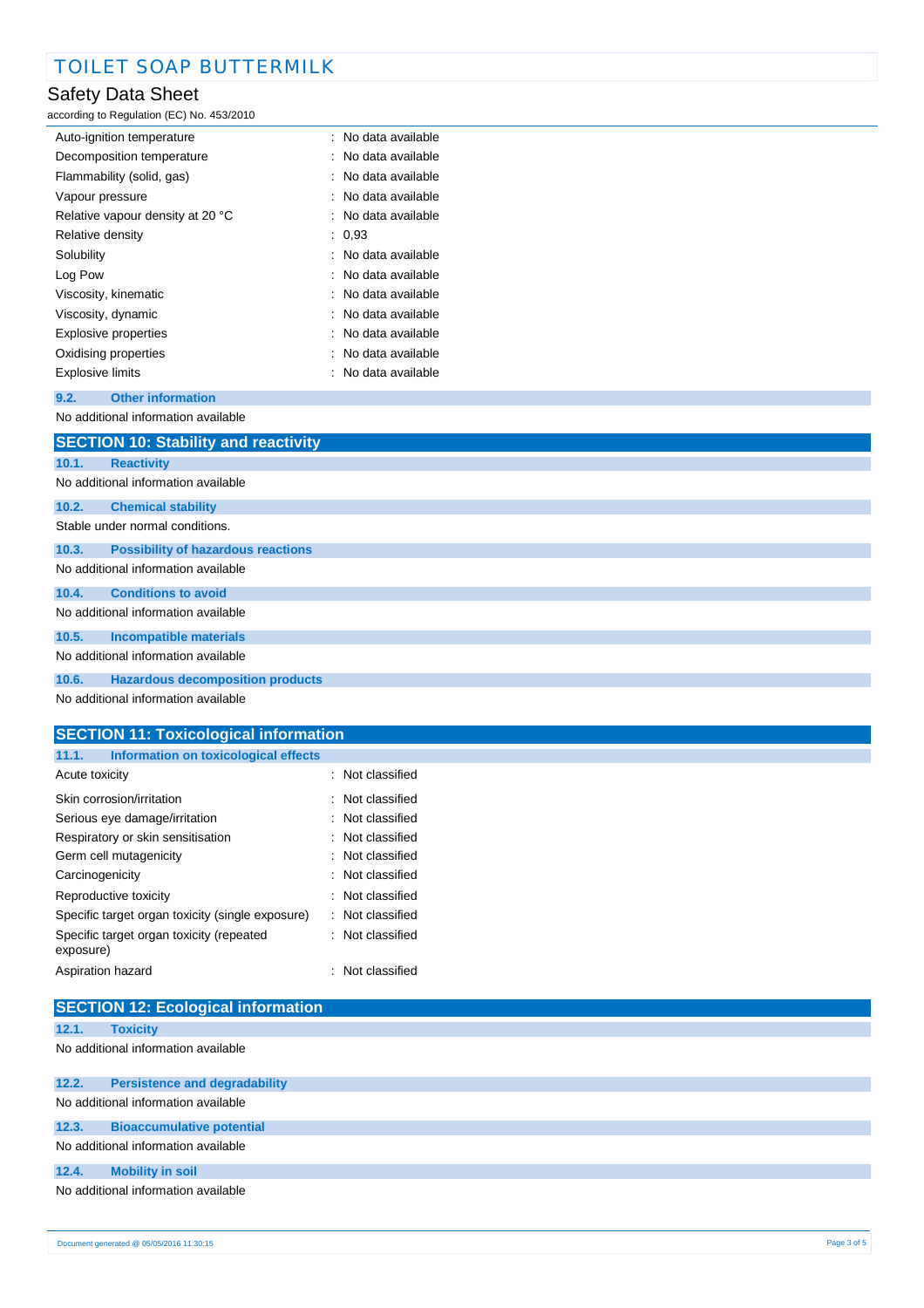| <b>TOILET SOAP BUTTERMILK</b>                                                                           |                                                                          |  |
|---------------------------------------------------------------------------------------------------------|--------------------------------------------------------------------------|--|
| Safety Data Sheet                                                                                       |                                                                          |  |
| according to Regulation (EC) No. 453/2010                                                               |                                                                          |  |
| <b>Results of PBT and vPvB assessment</b><br>12.5.                                                      |                                                                          |  |
| No additional information available                                                                     |                                                                          |  |
| 12.6.<br><b>Other adverse effects</b>                                                                   |                                                                          |  |
| No additional information available                                                                     |                                                                          |  |
| <b>SECTION 13: Disposal considerations</b>                                                              |                                                                          |  |
| 13.1.<br><b>Waste treatment methods</b>                                                                 |                                                                          |  |
| No additional information available                                                                     |                                                                          |  |
| <b>SECTION 14: Transport information</b>                                                                |                                                                          |  |
| In accordance with ADR / RID / IMDG / IATA / ADN                                                        |                                                                          |  |
| 14.1.<br><b>UN number</b>                                                                               |                                                                          |  |
| Not regulated for transport<br>14.2.<br><b>UN proper shipping name</b>                                  |                                                                          |  |
| Proper Shipping Name (ADR)                                                                              | : Not applicable                                                         |  |
| Proper Shipping Name (IMDG)                                                                             | Not applicable                                                           |  |
| Proper Shipping Name (IATA)                                                                             | : Not applicable                                                         |  |
| 14.3.<br><b>Transport hazard class(es)</b>                                                              |                                                                          |  |
| <b>ADR</b>                                                                                              |                                                                          |  |
| Transport hazard class(es) (ADR)                                                                        | : Not applicable                                                         |  |
| <b>IMDG</b>                                                                                             |                                                                          |  |
| Transport hazard class(es) (IMDG)                                                                       | : Not applicable                                                         |  |
|                                                                                                         |                                                                          |  |
| <b>IATA</b><br>Transport hazard class(es) (IATA)                                                        | : Not applicable                                                         |  |
|                                                                                                         |                                                                          |  |
| 14.4.<br><b>Packing group</b>                                                                           |                                                                          |  |
| Packing group (ADR)                                                                                     | : Not applicable                                                         |  |
| Packing group (IMDG)                                                                                    | Not applicable                                                           |  |
| Packing group (IATA)                                                                                    | : Not applicable                                                         |  |
| <b>Environmental hazards</b><br>14.5.                                                                   |                                                                          |  |
| Dangerous for the environment<br>Marine pollutant                                                       | : No<br>: No                                                             |  |
| Other information                                                                                       | : No supplementary information available                                 |  |
|                                                                                                         |                                                                          |  |
| 14.6.<br><b>Special precautions for user</b>                                                            |                                                                          |  |
| - Overland transport                                                                                    |                                                                          |  |
| No data available                                                                                       |                                                                          |  |
| - Transport by sea                                                                                      |                                                                          |  |
| No data available                                                                                       |                                                                          |  |
| - Air transport                                                                                         |                                                                          |  |
| No data available                                                                                       |                                                                          |  |
| 14.7.                                                                                                   | Transport in bulk according to Annex II of MARPOL 73/78 and the IBC Code |  |
| Not applicable                                                                                          |                                                                          |  |
| <b>SECTION 15: Regulatory information</b>                                                               |                                                                          |  |
| Safety, health and environmental regulations/legislation specific for the substance or mixture<br>15.1. |                                                                          |  |
| 15.1.1.<br><b>EU-Regulations</b>                                                                        |                                                                          |  |
| Contains no substances with Annex XVII restrictions                                                     |                                                                          |  |

#### **15.1.2. National regulations**

#### **Germany**